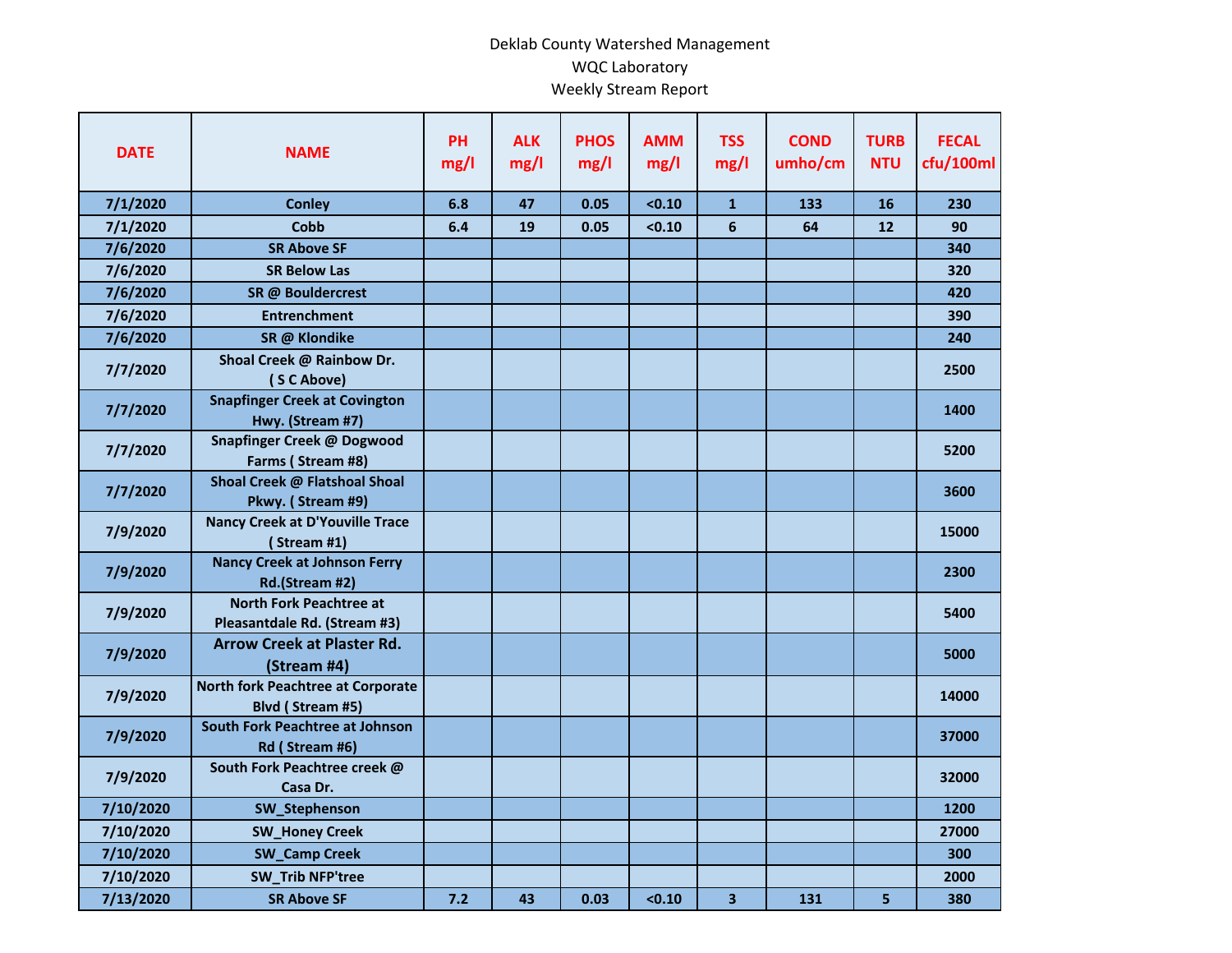## Deklab County Watershed Management WQC Laboratory Weekly Stream Report

| 7/13/2020 | <b>SR Below SF</b>                                             | 7.3 | 54 | 0.03 | 0.14   | $\overline{\mathbf{3}}$ | 228 | 4                       | 410    |
|-----------|----------------------------------------------------------------|-----|----|------|--------|-------------------------|-----|-------------------------|--------|
| 7/13/2020 | <b>SR Above Las</b>                                            | 7.3 | 54 | 0.04 | 0.37   | $\overline{2}$          | 248 | 4                       | 300    |
| 7/13/2020 | <b>SR Below Las</b>                                            | 7.1 | 51 | 0.03 | < 0.10 | $\overline{7}$          | 238 | $\overline{\mathbf{4}}$ | 510    |
| 7/13/2020 | <b>SR Below PB</b>                                             | 7.0 | 46 | 0.06 | < 0.10 | $6\phantom{a}$          | 256 | 4                       | 270    |
| 7/13/2020 | PB Creek Above Las (#10)                                       | 6.9 | 33 | 0.02 | < 0.10 | $\mathbf{1}$            | 85  | 5                       | 250    |
| 7/13/2020 | <b>PB Creek Below Las</b>                                      | 6.6 | 34 | 0.01 | < 0.10 | $\overline{2}$          | 85  | 5                       | 1900   |
| 7/13/2020 | SR @ Bouldercrest                                              | 7.3 | 51 | 0.03 | < 0.10 | 2 <sup>1</sup>          | 179 | $\overline{4}$          | 1700   |
| 7/13/2020 | <b>Entrenchment</b>                                            | 7.0 | 60 | 0.04 | < 0.10 | 2 <sup>1</sup>          | 204 | $\overline{\mathbf{4}}$ | 300    |
| 7/13/2020 | SR @ Klondike                                                  | 7.0 | 48 | 0.04 | < 0.10 | 11                      | 230 | 47                      | 4100   |
| 7/13/2020 | SR @ Moreland                                                  | 7.1 | 49 | 0.02 | < 0.10 | 3 <sup>1</sup>          | 170 | 4                       | 2200   |
| 7/14/2020 | Shoal Creek @ Rainbow Dr.<br>(SC Above)                        | 6.6 | 29 | 0.02 | < 0.10 | $\mathbf{1}$            | 97  | 5                       | 2700   |
| 7/14/2020 | <b>Snapfinger Creek at Covington</b><br>Hwy. (Stream #7)       | 6.8 | 30 | 0.04 | 0.28   | $\overline{\mathbf{3}}$ | 99  | $\overline{\mathbf{3}}$ | 4200   |
| 7/14/2020 | Snapfinger Creek @ Dogwood<br>Farms (Stream #8)                | 6.6 | 31 | 0.02 | < 0.10 | 6                       | 96  | $\overline{\mathbf{3}}$ | 1600   |
| 7/14/2020 | Shoal Creek @ Flatshoal Shoal<br>Pkwy. (Stream #9)             | 6.8 | 31 | 0.03 | < 0.10 | 6                       | 97  | $\overline{\mathbf{3}}$ | 250    |
| 7/14/2020 | <b>Barbashelia</b>                                             | 7.0 | 31 | 0.02 | < 0.10 |                         | 89  | 3                       | 270    |
| 7/15/2020 | <b>Sugar</b>                                                   | 6.6 | 36 | 0.03 | < 0.10 | 2 <sup>1</sup>          | 129 | 4                       | 390    |
| 7/15/2020 | Sugar @ Brannen                                                | 7.2 | 36 | 0.05 | < 0.10 | $2$                     | 134 | $\overline{\mathbf{3}}$ | 350    |
| 7/15/2020 | <b>Doolittle</b>                                               | 6.6 | 30 | 0.05 | 0.13   | 11                      | 115 | 8                       | 1300   |
| 7/15/2020 | <b>Doless</b>                                                  | 6.8 | 31 | 0.05 | 0.21   | 6                       | 104 | $\overline{7}$          | 350    |
| 7/16/2020 | <b>Nancy Creek at D'Youville Trace</b><br>(Stream #1)          | 6.7 | 32 | 0.08 | < 0.10 | 20                      | 84  | 34                      | 58000  |
| 7/16/2020 | <b>Nancy Creek at Johnson Ferry</b><br>Rd.(Stream #2)          | 7.0 | 34 | 0.05 | < 0.10 | 12                      | 98  | $\mathbf{9}$            | 4000   |
| 7/16/2020 | <b>North Fork Peachtree at</b><br>Pleasantdale Rd. (Stream #3) | 6.9 | 47 | 0.04 | < 0.10 | 11                      | 128 | $\overline{7}$          | 600    |
| 7/16/2020 | <b>Arrow Creek at Plaster Rd. (Stream</b><br>#4)               | 6.7 | 41 | 0.05 | < 0.10 | $\overline{7}$          | 112 | 6                       | >60000 |
| 7/16/2020 | <b>North fork Peachtree at Corporate</b><br>Blvd (Stream #5)   | 6.9 | 33 | 0.06 | < 0.10 | 26                      | 102 | 43                      | 32000  |
| 7/16/2020 | South Fork Peachtree at Johnson<br>Rd (Stream #6)              | 6.8 | 22 | 0.1  | < 0.10 | 23                      | 69  | 38                      | 42000  |
| 7/16/2020 | South Fork Peachtree creek @<br>Casa Dr.                       | 6.5 | 23 | 0.06 | $0.10$ | 17                      | 67  | 32                      | 6000   |